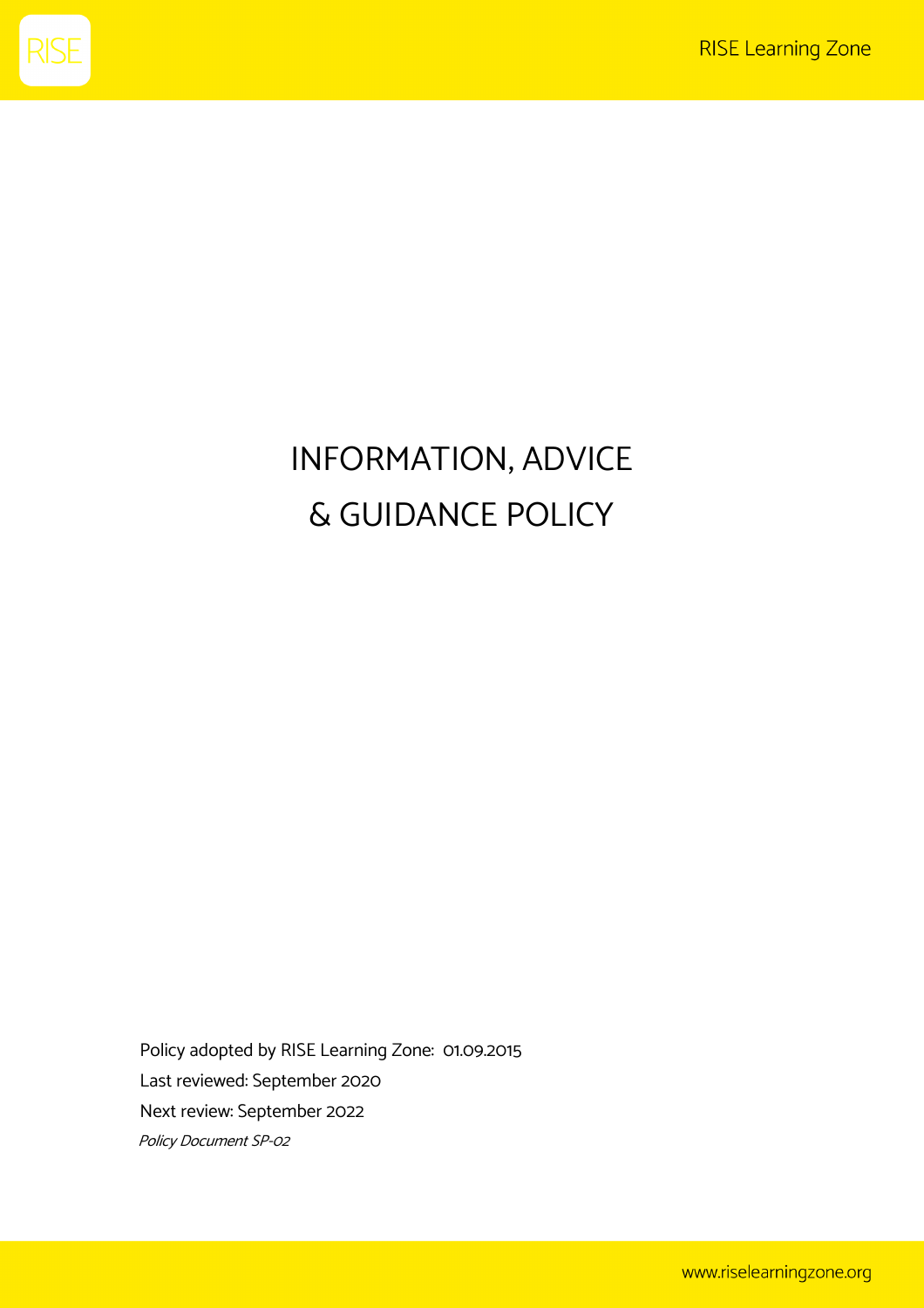## RISE LEARNING ZONE INFORMATION, ADVICE & GUIDANCE POLICY

#### **Purpose**

Policies and practice for Information, Advice and Guidance (IAG) are intended to support RISE Learning Zone's delivery of the service to members of the 11 – 17 population.

#### **Principles**

IAG policies and practices will benefit all learners and potential learners by ensuring that:

- delivery of the service is planned and managed coherently
- access to the service promotes equality of opportunity for individuals and groups
- learners and potential learners receive a high quality, impartial service, which is appropriate to their individual needs

#### **Responsibilities**

- The overall strategic management and co-ordination of IAG is the responsibility of RISE Learning Zone's board of trustees, delegated to the Project Manager
- The delivery of Information, Advice and guidance is the responsibility of front-line youth workers

#### **Aims**

IAG procedures and practice will ensure that:

- effective and systematic referral routes enable all learners and potential learners to access specialist Advice and Guidance services delivered through other providers
- all staff are aware of IAG and how it can be accessed
- IAG is easily and quickly accessible to all young people in RISE Learning Zone's area of work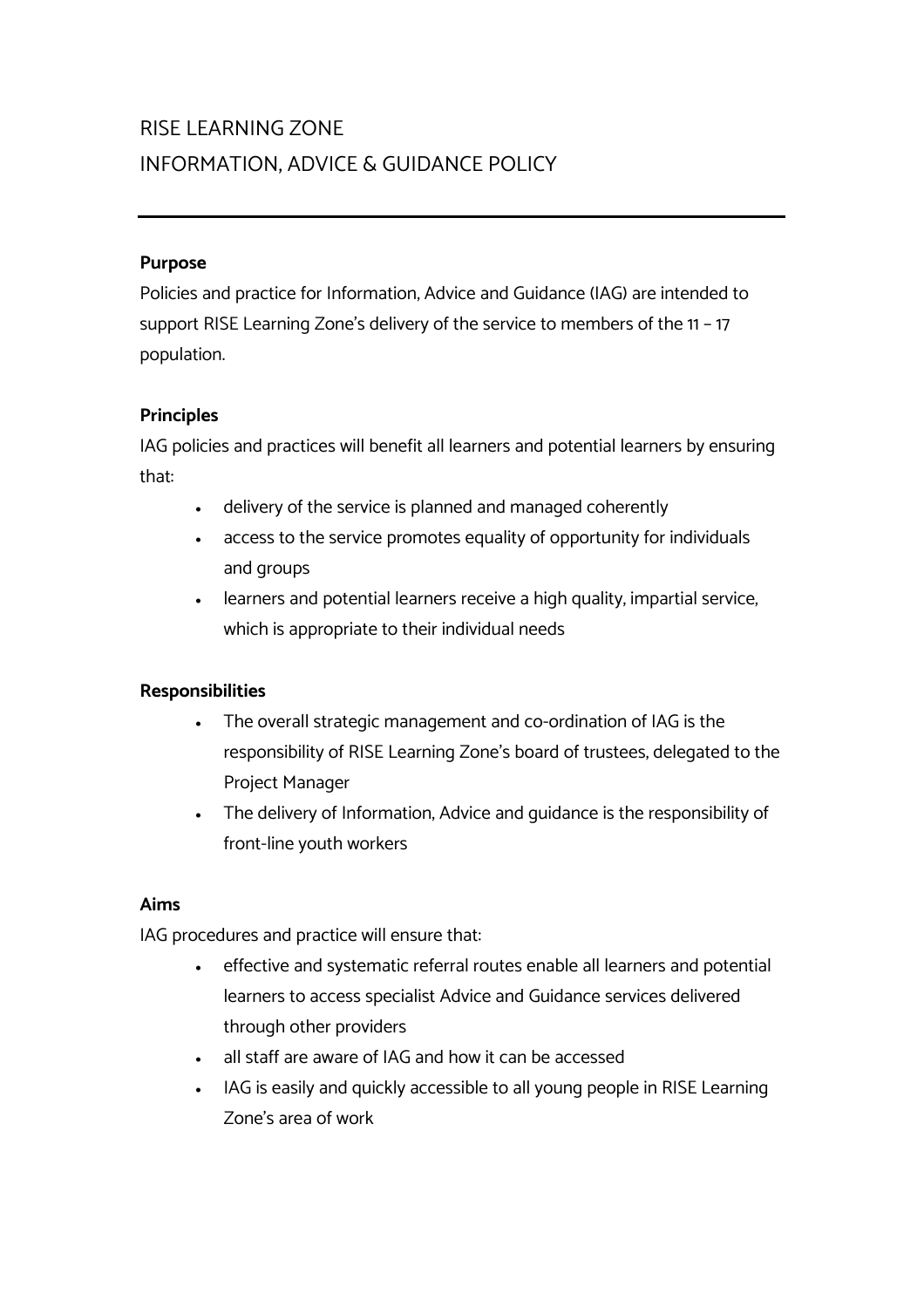- IAG is available throughout all stages of a young person's journey with RISE Learning Zone
- IAG is appropriate to the individual's or group's identified needs
- a comprehensive and wide range of resources is available
- access to professional development ensures that staff are suitably trained and competent to deliver the service

#### **Access to Core IAG Services**

11 – 17 year old service users should be entitled to access RISE Learning Zone's IAG services through staff when the centre is open, after set programmes and during other RISE provision. Some groups may be delivered IAG based work within their sessions, which are led by qualified youth workers.

#### **Information**

"Information", within the context of the IAG programme, means the provision of information on learning and work, without any discussion about the relative merits of the options through:

- printed materials such as leaflets;
- audio-visual materials such as videos,
- computer software on CD-ROM or via the internet; and
- verbal information to the young person on a face-to-face basis or through local or national help-line services.

#### **Core Information Services**

**The core information services should consist of:**

### **A. Information about access to opportunities. This should include information on:**

• learning and work opportunities, including opportunities in Further Education, Higher Education, Adult and Community Learning, learndirect, other local learning providers; work placements; national and local job vacancies; voluntary opportunities; opportunities in self employment;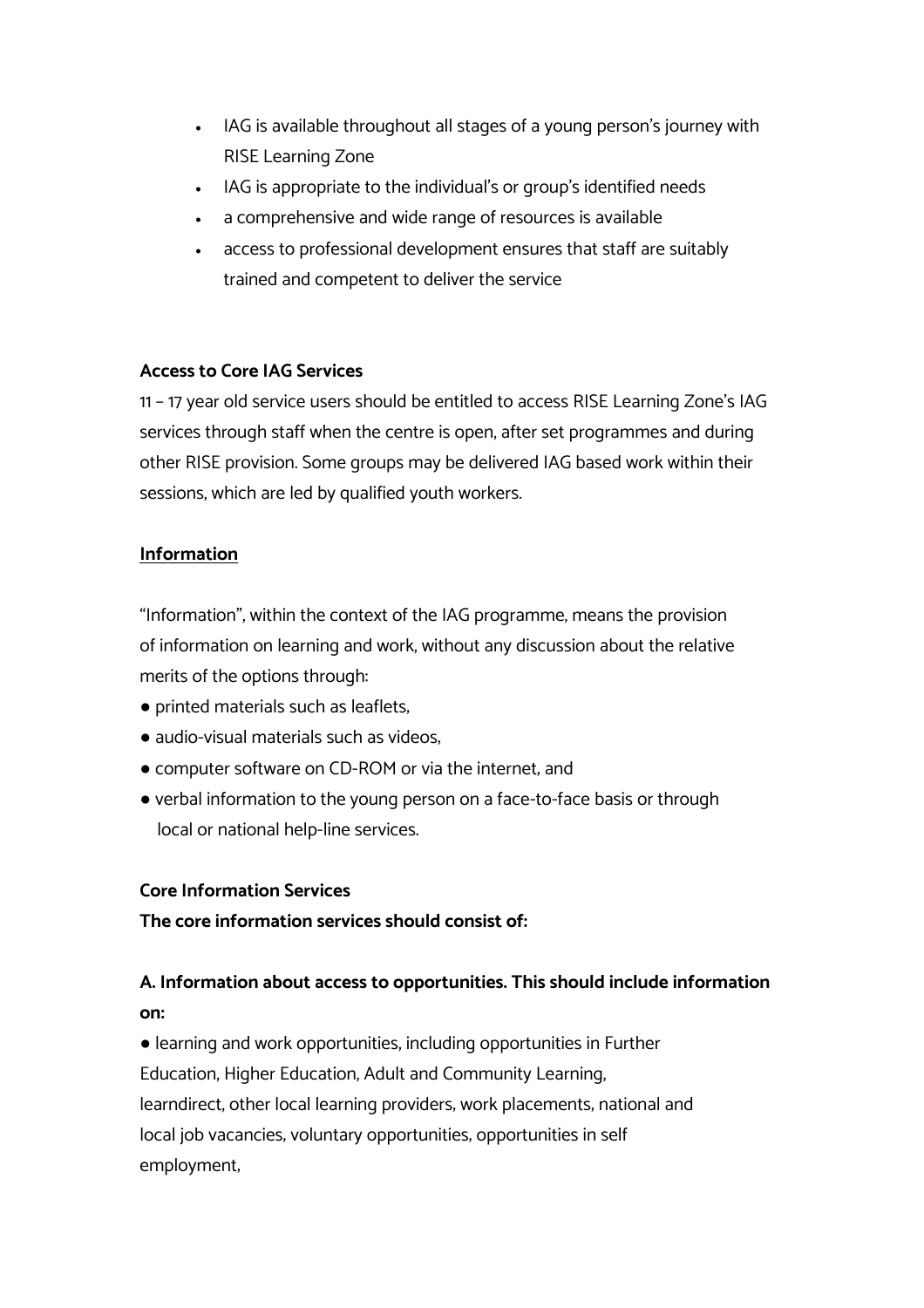● learner incentives and entitlements (including the new Level 2 Entitlement proposed in the Skills Strategy and the new Adult Learner Grant, as they are rolled out nationally), including sources of financial support;

● local and regional work taster, work shadow and work experience possibilities;

● where to find local vacancy information including through Worktrain and Jobcentre Plus;

● self access database information (for example Occupations, Worktrain, learndirect) on jobs, training, qualifications;

● qualifications and equivalence in UK of qualifications gained overseas; and

● disability and employment issues – including where to get further support.

#### **B. Supporting information on:**

• national and local labour market information and intelligence. This should be in a format which is accessible to the user and provides the most up-to-date and accurate information on the labour market at national, regional and local level including local employer information and trends; and

● career, occupational, sector profiles.

#### **C. Enabling information on:**

● how to apply for a job (letters, internet, cold calling, phone calls), including filling in applications, CV completion, interview techniques and typical sector specific interview questions;

- aptitude profiles; and
- learning and career planning or management tools.

#### **D. Signposting information on:**

● what is and what is not available from the local LSC funded skills and training programmes;

- the Children's Information Service, Surestart and how to access them,
- local, regional and national transport availability;
- benefits issues.

● how to access free services for learning and work including learndirect and, where appropriate, Jobcentre Plus;